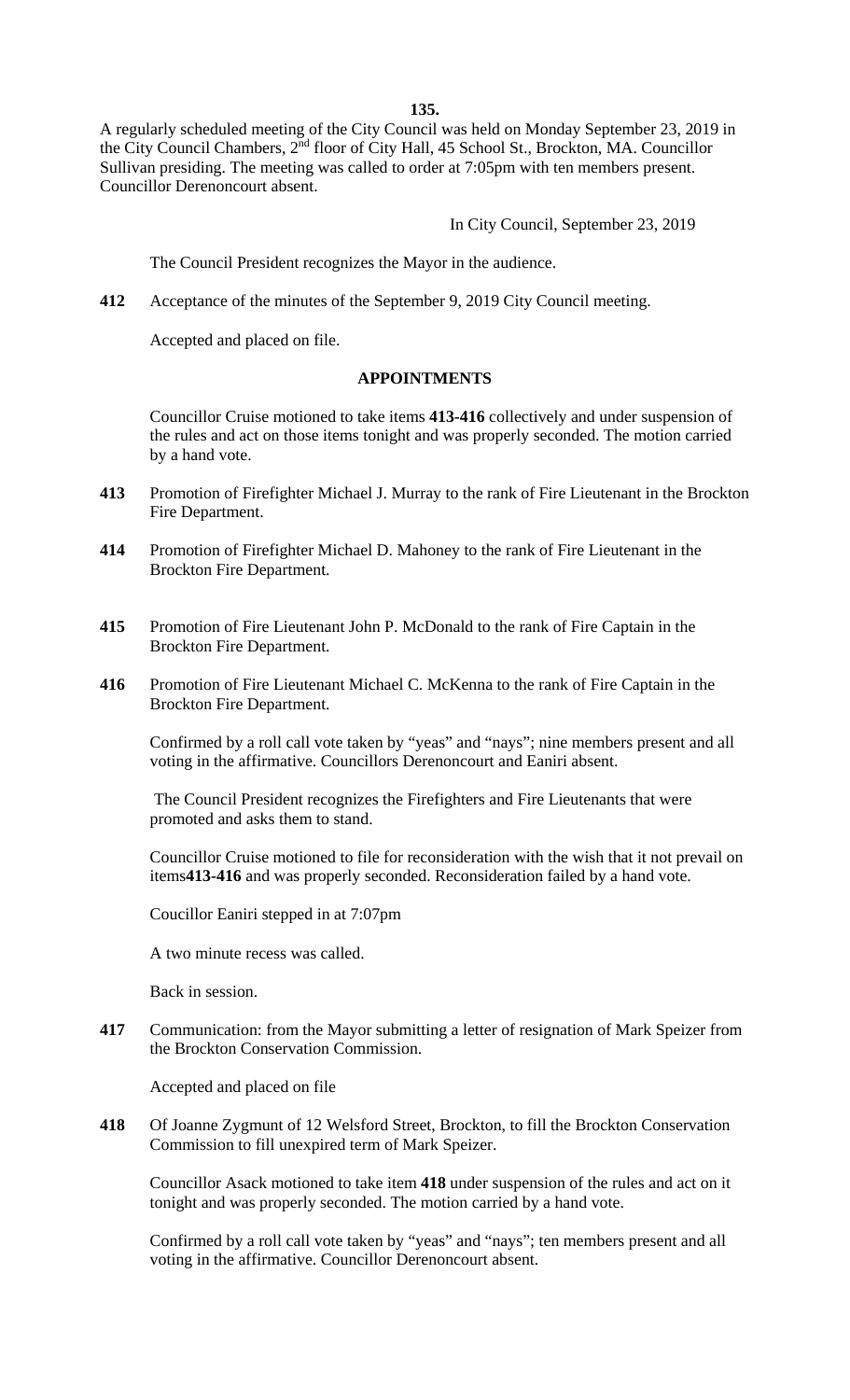#### **136. 136. APPOINTMENTS (cont'd)**

**429** Communication: from the Mayor submitting a letter of resignation of Bianca Gay from the Brockton Conservation Commission.

Accepted and placed on file

**430** Of Stephanie Danielson of 603 Summer Street, Brockton, to the Brockton Conservation Commission to fill the unexpired term of Bianca Gay.

The Council President thanked Bianca Gay for being present and for her service.

Councillor Asack motioned to take item **430** under suspension of the rules and act on it tonight and was properly seconded. The motion carried by a hand vote.

Confirmed by a roll call vote taken by "yeas" and "nays"; ten members present and all voting in the affirmative. Councillor Derenoncourt absent.

The Council President thanked Stephanie Danielson for being present and for her service.

**419** Of Bonnie Sparks of 123 Tilton Avenue, Brockton, to the Brockton Conservation Commission for a three year term to fill a vacant unfilled position.

Councillor Asack motioned to take item **419** under suspension of the rules and act on it tonight and was properly seconded. The motion carried by a hand vote.

Confirmed by a roll call vote taken by "yeas" and "nays"; ten members present and all voting in the affirmative. Councillor Derenoncourt absent.

**420** Re-appointment of William R. May, Jr. of 61 Oak St., Brockton, MA to the position of Director of Planning and Economic Development for the City of Brockton for a five year term ending June 2024.

Referred to Finance

.

#### **REPORTS**

**421** Of the Ordinance Committee for its meeting of September 4, 2019.

Accepted and placed on file.

#### **COMMUNICATIONS**

**422** From the Grants Coordinator requesting that the City Council authorize the acceptance and expenditure of the total grant funds in the amount of \$240,000 from Massachusetts Department of Energy Resources (DOER)-Green Community Competitive Grant to City of Brockton Mayor's Office-Green Community Competitive Grant Funds. (These funds will be used to fund energy conservation measures in municipal facilities including the Davis Elementary School, Brockton High School, Raymond Elementary School and School Administration Building). The energy conservation measures funded are LED lighting and administrative and technical support.

Accepted and placed on file.

**423** From the Mayor in accordance with M.G.L., Ch. 44, recommending that the City Council authorize the acceptance and expenditure of the total grant funds in the amount of \$240,000 from Massachusetts Department of Energy Resources (DOER)-Green Community Competitive Grant to City of Brockton Mayor's Office-Green Community Competitive Grant Funds. (These funds will be used to fund energy conservation measures in municipal facilities including the Davis Elementary School, Brockton High School, Raymond Elementary School and School Administration Building). The energy conservation measures funded are LED lighting and administrative and technical support.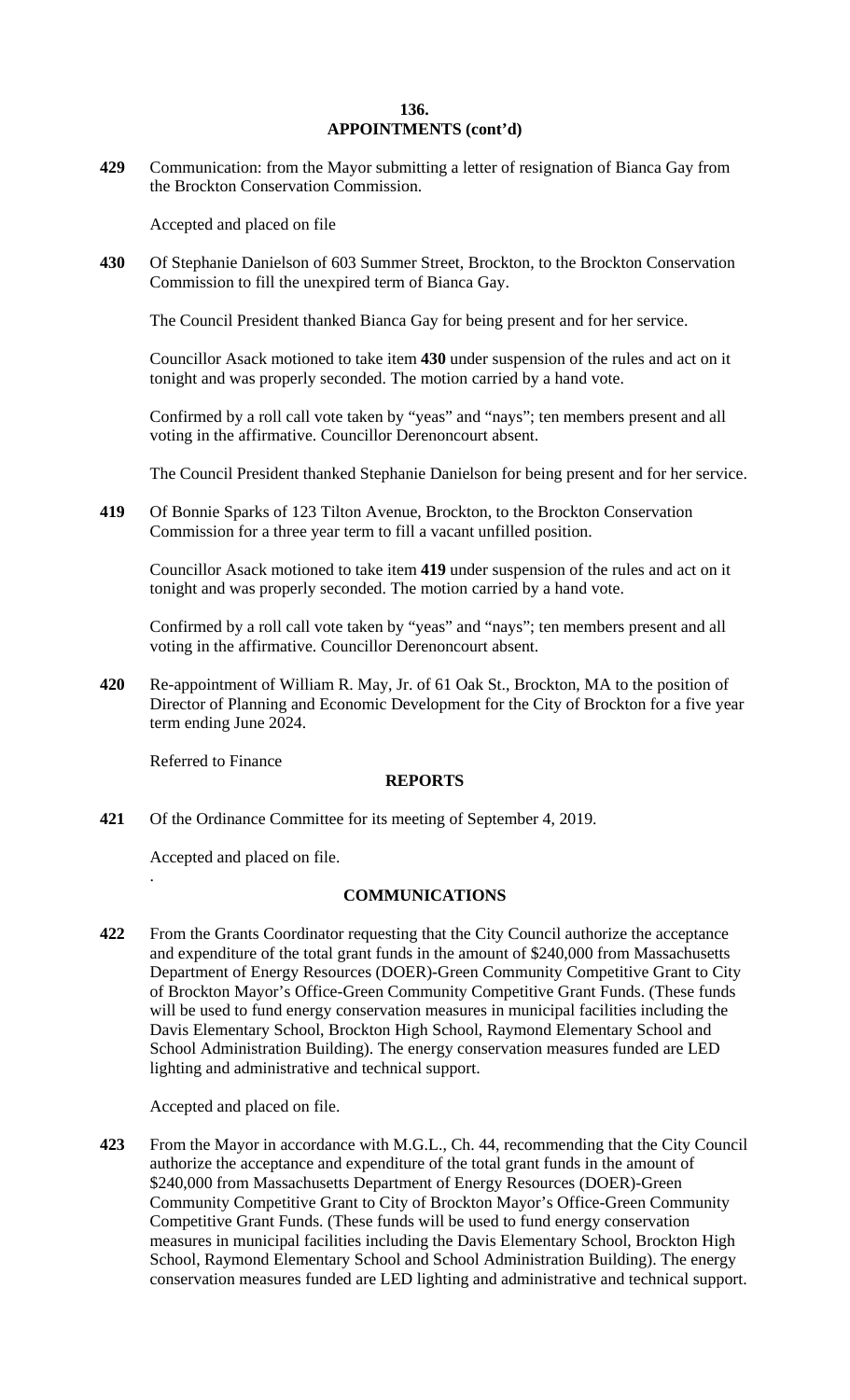## **137. COMMUNICATIONS (cont'd)**

Accepted and placed on file.

**424** From the CFO in accordance with Section 5 of Ch. 324 of the Acts of 1990, certifying the proposed appropriation of \$240,000 from Massachusetts Department of Energy Resources (DOER)-Green Community Competitive Grant to City of Brockton Mayor's Office-Green Community Competitive Grant Funds.

Accepted and placed on file.

**437** From the DPW Commissioner requesting that the City Council revise the revised Ordinances of the City of Brockton, Ch. 23-Water, Sewer and Sewage Disposal, Article III-Sewer and Sewerage Disposal to add reference to Best Management Practices and also to amend sections 23-38 through 23-92.

Accepted and placed on file.

**425** From the Mayor in accordance with M.G.L., Ch. 44, recommending that the City Council amend the Revised Ordinances of the City of Brockton, Ch. 23-Water, Sewer and Sewage Disposal, Article III-Sewer and Sewerage Disposal to add reference to Best Management Practices and also to amend sections 23-38 through 23-92.

Accepted and placed on file.

**426** From the CFO in accordance with Section 5 of Ch. 324 of the Acts of 1990, certifying the amendment Revised Ordinances of the City of Brockton, Ch. 23-Water, Sewer and Sewage Disposal, Article III-Sewer and Sewerage Disposal to add reference to Best Management Practices and also to amend sections 23-38 through 23-92.

Accepted and placed on file.

**427** From the Mayor in accordance with the provisions and stipulations of Section 5B of Ch.40 of the Massachusetts General Laws, hereby recommending the City Council accepts the fourth paragraph of the M.G.L., Ch. 40, Section 5B, which allows the dedication, without further appropriation, of all, or a percentage not less than 25 percent, of particular fees, charges or receipts to a stabilization fund to be effective for the fiscal year beginning on July 1, 2019, or take any other action relative thereto. Expenditures from the Stabilization Fund shall be made on the authority and direction of the Mayor with a vote of the City Council.

Accepted and placed on file.

**428** From the CFO in accordance with Section 5 of Ch. 324 of the Acts of 1990, certifying the proposed fourth paragraph of the M.G.L., Ch. 40, Section 5B.

Accepted and placed on file.

**438** From the Executive Director of the Parking Authority in accordance with Section 12-111 of the City Ordinances, requesting that the City Council authorize the Executive Director of the Parking Authority to procure and install parking meters called for in the Parking study conducted by Nelson/Nygaard. No appropriation will be necessary for this purchase. Sufficient funding is available in the capital projects line items of the Parking Meters Revolving Fund.

Accepted and placed on file.

**439** From the Mayor in accordance with M.G.L., Ch. 44, asking the City Council to approve the request from the Executive Director of the Parking Authority to procure and install parking meters called for in the Parking study conducted by Nelson/Nygaard. Sufficient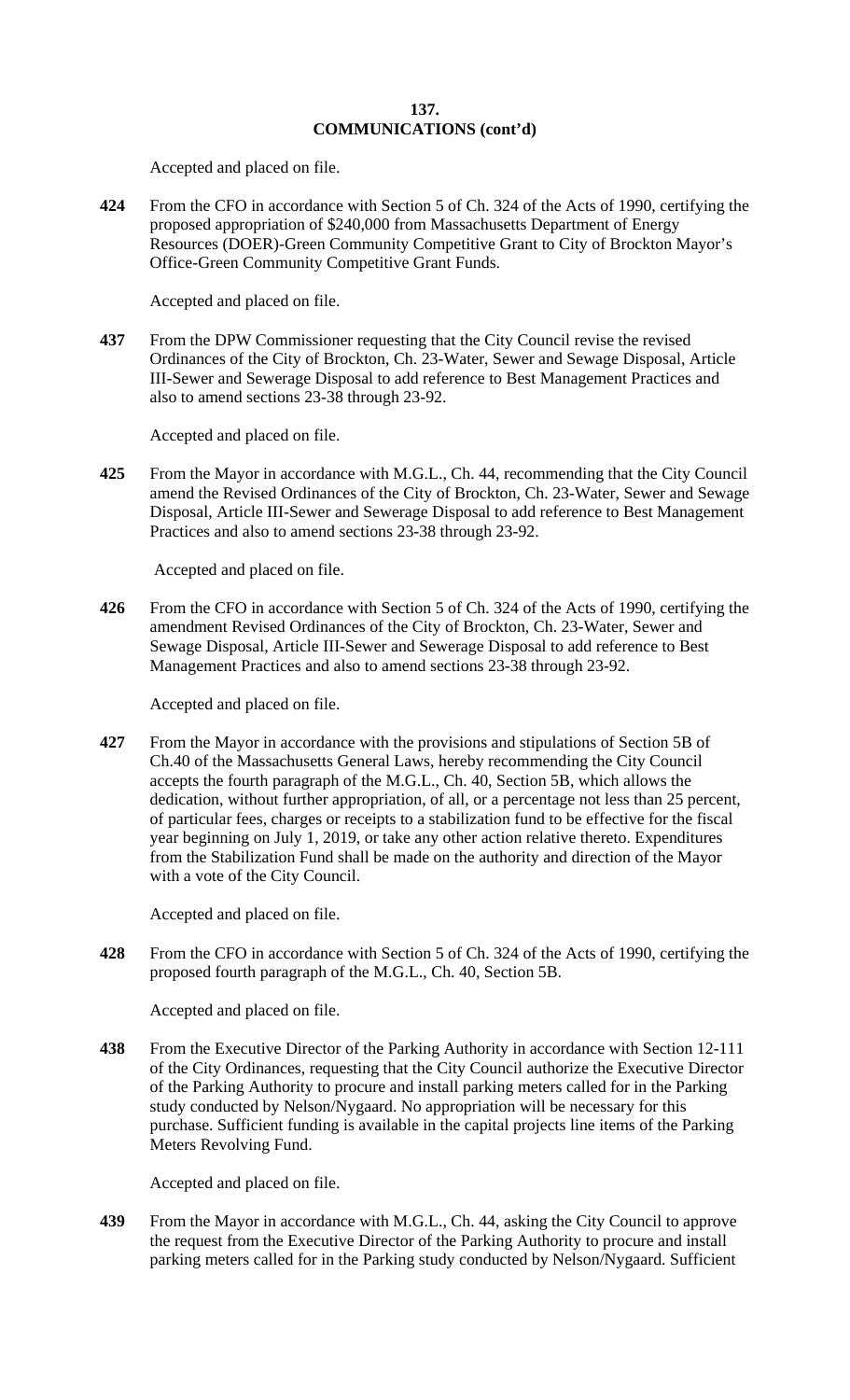## **138. COMMUNICATIONS (cont'd)**

funding is available in the capital projects line items of the Parking Meters Revolving Fund.

Accepted and placed on file.

**440** From the CFO in accordance with Section 5 of Ch. 324 of the Acts of 1990, certifying the support of the approval of the request from the Executive Director of the Parking Authority to procure and install parking meters called for in the Parking study conducted by Nelson/Nygaard.

Accepted and placed on file.

# **UNFINISHED BUSINESS**

**376** Order: That sections twenty-six B to twenty-six E, inclusive of chapter one hundred and eleven of the Massachusetts General Laws (M.G.L. c. 111 §§26B-26E) be and hereby is accepted by the City of Brockton in accordance with section twenty-six A of chapter one hundred and eleven of the Massachusetts General Laws (M.G.L. c. 111 §26A). (REFERRED BACK TO FULL CITY COUNCIL)

Councillor Farwell stated that this was sent to Ordinance, but it is not an ordinance matter, so he asks that it be referred to Finance Committee and was properly seconded. The motion carried by a hand vote.

The Council President states that item **376** was erroneously sent to Ordinance and that this is an important order and the mayor has expressed this, so if need be, he will call a Special Meeting to address this, but it will be sent to Finance Committee. There will be a meeting next week and the council can vet it out, they can share it, talk it, but just keep it on their docket, as this is vitally important.

Referred to Finance Committee.

**300** The Zoning request change from industrial to commercial for the properties map of East Ashland Street. Previously voted on by the Planning Board and forwarded to City Clerk and City Council. The proposed amendment; that the following parcels be included in the proposed change 161-094,161-096, 161-097, 161-097R, 161-098, and 161-113. The addition of these properties will protect the existing residential zones from the possibility of any future expanded industrial uses. (IN CITY COUNCIL SEPTEMBER 9, 2019, PASSED TO A THIRD READING BY HAND VOTE)

Ordained by a roll call vote taken by "yeas" and "nays"; ten members present and all voting in the affirmative. Councillor Derenoncourt absent.

**251** Ordered: Pursuant to Article II, section 2-93 of the Revised Ordinances of the City of Brockton, it is referred to the Ordinance Committee the responsibility to undertake a review of the current salary for all positions governed by the Ordinances of the city as well as the proposed creation of any new position. Provided further, the Ordinance Committee shall present any recommended amendments to the Ordinances governing positions and salary levels to the City Council for review and approval. (Relative to salary of Dir. of Human Resources and the creation of the position of Assistant Director of Human Resources). (IN CITY COUNCIL SEPTEMBER 9, 2019, PASSED TO A THIRD READING BY HAND VOTE)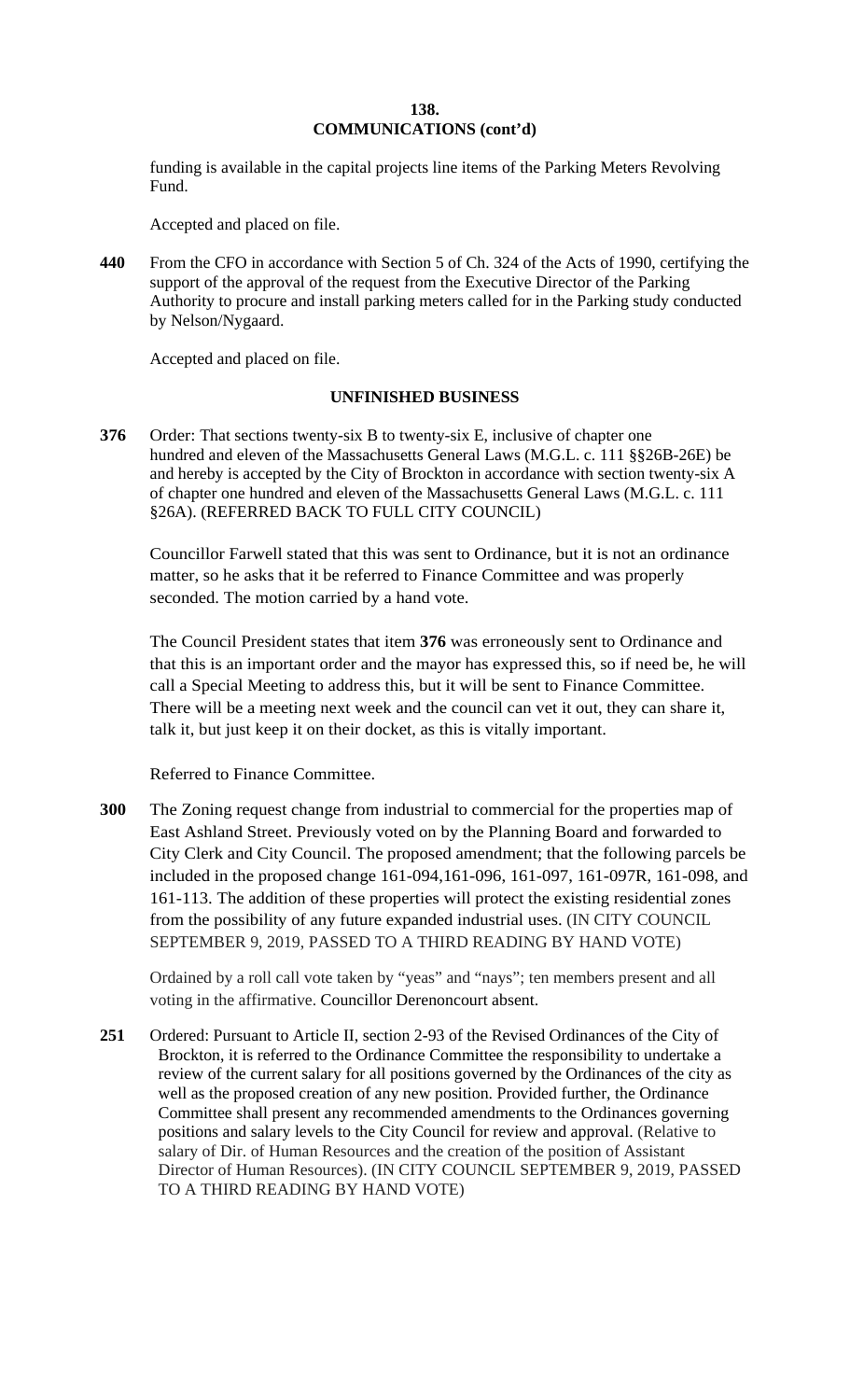## **139. UNFINISHED BUSINESS (cont'd)**

Councillor Farwell stated that there is additional work that needs to be done on item 251, namely generate an ordinance amendment in reference to all the discussion that they had in Ordinance Committee, so he motioned to refer back to Ordinance Committee so that they can work with legislative counsel on it and was properly seconded.

Councillor Cruise on the motion, questioned this was just a report coming out of that committee, do we need to send something else or does it allow enough leeway to discuss all of the issues that they spoke about that night? In other words, the item had no ordinance effect he believes.

Councillor Farwell stated that was correct, there really is no ordinance. They generated a report, which went to all of the members and hopefully that has been read and digested, now we need to actually put forth an ordinance for the ordinance committee to consider and send back to full city council with the specific figures, whatever they may be, for salary adjustments.

Councillor Cruise, from the Council President to the Clerk to the Council, he is thinking that they can't create an ordinance in the Ordinance Committee, correct?

Councillor Farwell stated that is correct.

Councillor Cruise stated that it can be heard in City Council and referred, so it doesn't really do anything if they send it back to Ordinance Committee.

The Clerk to the Council stated that it will give the committee a chance to review their thoughts on what they want to establish and come forth with an ordinance that's acceptable to everyone concerned. He doesn't see where there is a restriction of any type for this to go back to be reconsidered.

Councillor Cruise stated that there is nothing in here that would create an ordinance, they would still have to write an ordinance.

The Clerk to the Council stated that it is still going to be open and will come before the council again once it's amended, and you have a chance to vote for acceptance or denial.

The motion carried by a hand vote with Councillor Beauregard voting in the negative to send back to Ordinance Committee.

# **ORDERS**

**431** Ordinance: An Ordinance Amending the Revised Ordinances of the City of Brockton, Chapter 23-Water, Sewer and Sewage Disposal, Article III-Sewer and Sewerage Disposal to add reference to Best Management Practices and also to amend sections 23-38 through 23-92.

### Referred to Ordinance

**432** Order: The City accepts the fourth paragraph of Massachusetts General Laws Chapter 40, Section 5B, which allows the dedication, without further appropriation, of all, or a percentage not less than 25 percent, of particular fees, charges or receipts to a stabilization fund established under Massachusetts General Laws Chapter 40, Section 5B, to be effective for the fiscal year beginning on July 1, 2019, or take any other action relative thereto.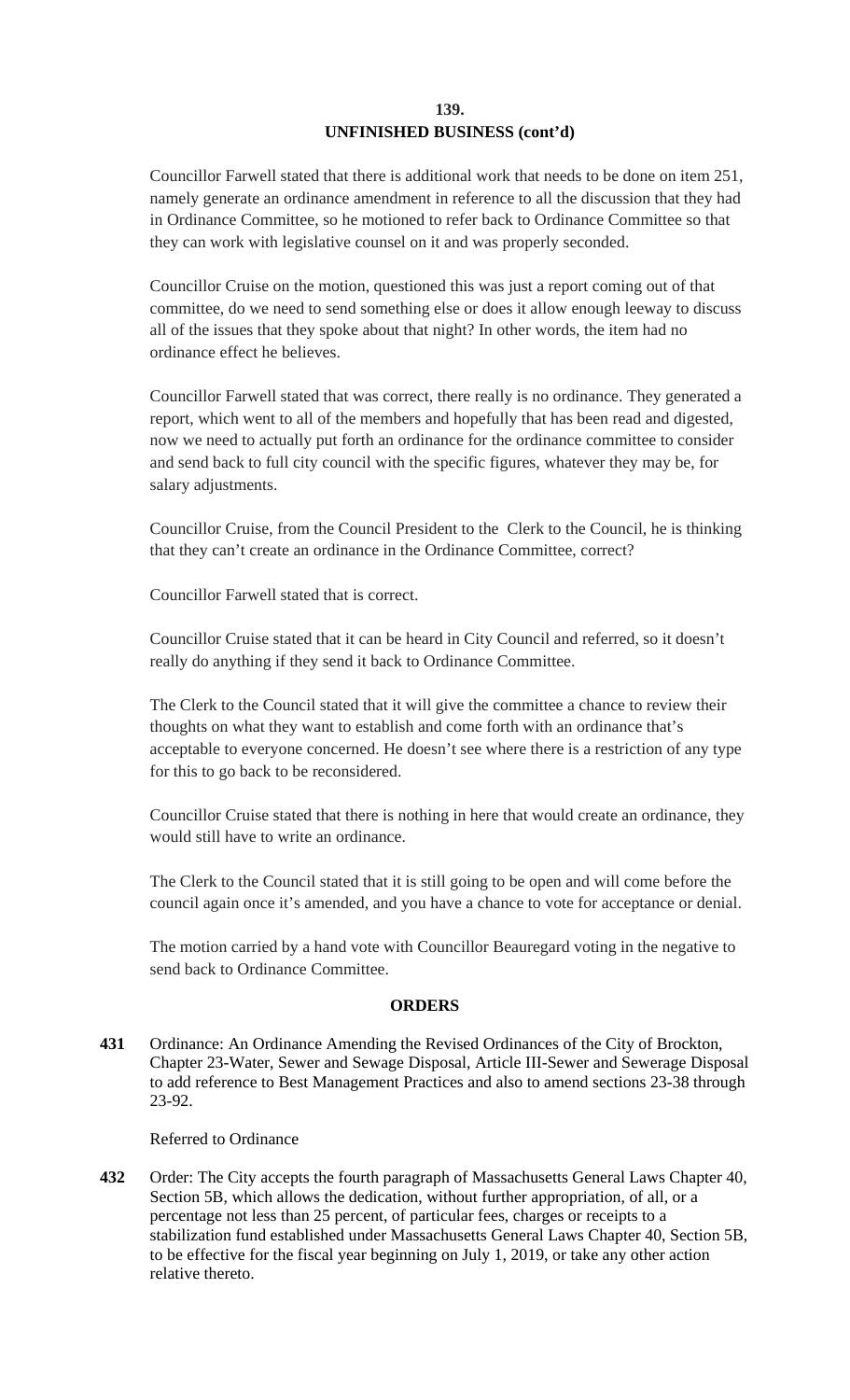Referred to Finance

**433** Order: To see if the city will dedicate all or a percentage, which may not be less than 25 percent, of the local option excise on retail marijuana sales revenues collected under Massachusetts General Laws Chapter 64N, §3 to the Community Impact Stabilization Fund established under Massachusetts General Laws Chapter 40, Section 5B, effective for fiscal year 2020 beginning on July 1, 2019, or take any other action relative thereto.

Referred to Finance

**434** Order: to see if the city will dedicate all or a percentage, which may not be less than 25 percent, of the community impact fees collected under Massachusetts General Laws Chapter 64N and related Host Community Agreements to the Community Impact Stabilization Fund established under Massachusetts General Laws Chapter 40, Section 5B*,* effective for fiscal year 2020 beginning on July 1, 2019, or take any other action relative thereto.

Referred to Finance

**435** Ordered: acceptance and expenditure of the total grant funds in the amount of \$240,000 From: Massachusetts Department of Energy Resources (DOER)-Green Community Competitive Grant To: City of Brockton Mayor's Office-Green Community Competitive Grant Funds.

Referred to Finance

**441** Ordered: City Council authorize the approval to the Executive Director of the Parking Authority to procure and install parking meters called for in the Parking study conducted by Nelson/Nygaard. Sufficient funding is available in the capital projects line items of the Parking Meters Revolving Fund.

Councillor Beauregard motioned to move under suspension of the rules and act on item **441** tonight and was properly seconded. The Executive Director of the Parking Authority is here to answer questions. It is time sensitive.

Councillor Cruise questioned Mr. Malley if the funds were in Capital Projects line item and there were no appropriation needed.

Adopted by a roll call vote taken by "yeas" and "nays"; ten members present and all voting in the affirmative. Councillor Derenoncourt absent.

Councillor Cruise motioned to file for reconsideration with the wish that it not prevail on and was properly seconded. Reconsideration failed by a hand vote

**436** Resolve: to put on notice the owners or operators of Lubras Auto Body, located at 64 Elliot Street, Brockton and the owners or operators of D & G Auto, located at 8 Perkins Street, Brockton, to notify them that a Public Hearing will be held concerning revocation of their licenses.

Referred to Finance

# **LATE FILES**

Councillor Asack motioned to move under suspension of the rules and accept a late file and was properly seconded. The motion carried by a hand vote.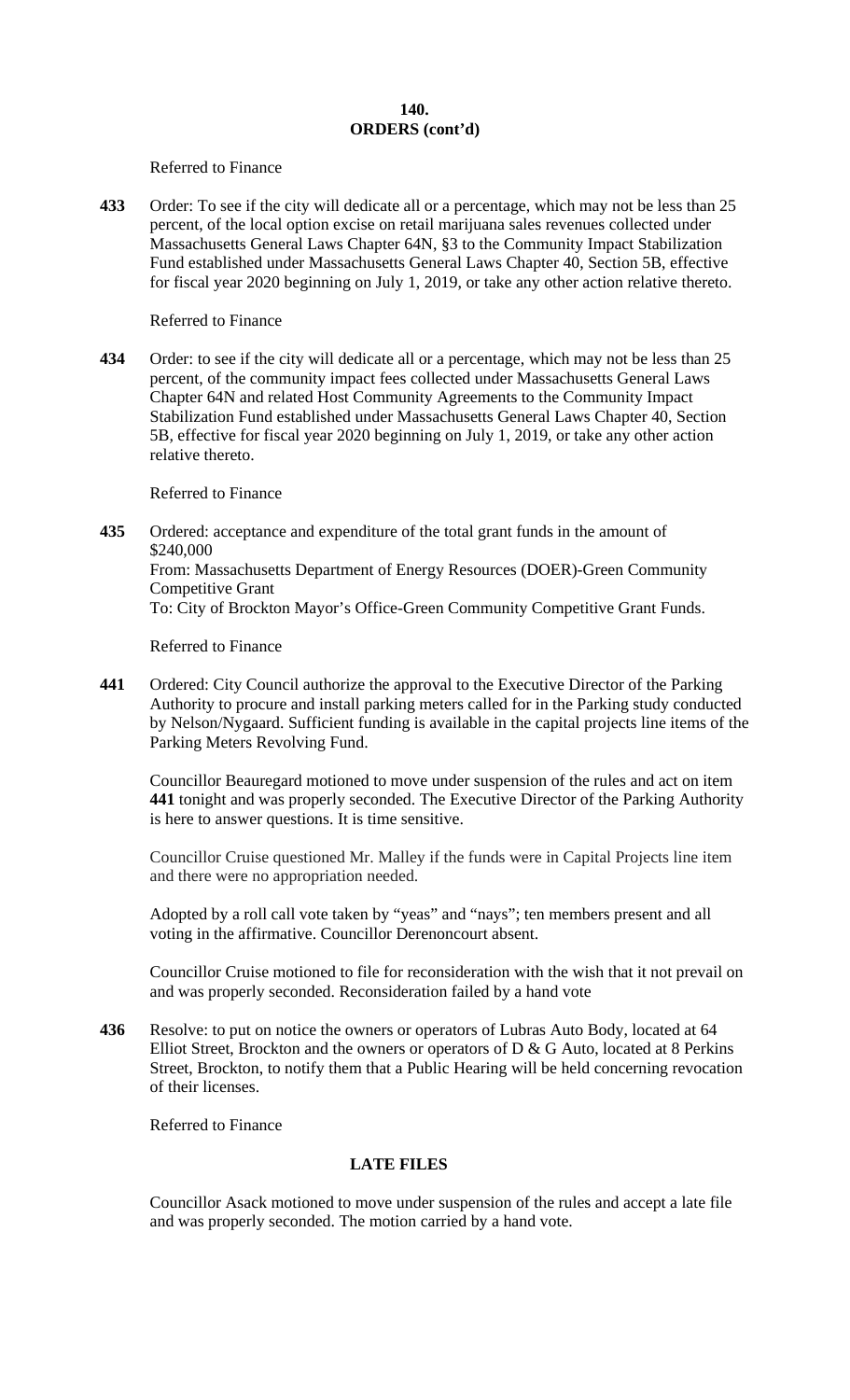## **141. 141. LATE FILES (cont'd)**

**442** Ordered: the lifting of restriction of Parcel ID 096-121, which is the lot next to 16 Battles Street, owner Valentino R. Gomes.

Referred to Real Estate

Councillor Monahan motioned to move under suspension of the rules and accept a late file and was properly seconded. The motion carried by a hand vote.

**443** Order: An Order to delete Section 2-141 Wage and Personnel Board in its entirety.

. Referred to Ordinance

# **Councillors' Recognition**

Councillor Lally congratulates the 6 new Brockton Police Officers that the clerk swore in and he believes that they will represent the city well and he wished them well.

Councillor Beauregard stated that the downtown Brockton traffic study open house will be held on September 24, 2019 at 7pm in the GAR Room, 2<sup>nd</sup>. fl. of City Hall. There will be proposals to change the traffic pattern. Everyone can come in with their input. No decisions will be made that night, but you can give your input. This is for residents, businesses and anyone interested. She also stated that the Greek Festival was phenomenal this year. She also stated that the Brockton High School had a collaborative today with Bridgewater State University with computers. They did a ribbon cutting and 2 scholarships were created for future teachers in the name of our late Mayor. She has been asked, by people that are proposing a Neighborhood Watch/Neighborhood Association, the woman's name is Jackie and she is inviting everyone to 23 Electric Ave., on Thursday, September 26, 2019 at 5:30pm and she would love to have residents attend to find out more about creating this.

Councillor Farwell wanted to remind the Councillors that the Ordinance Committee will meet there at 6pm on Thursday, September 26, 2019. He also recognized the Mayor for changing the phone system at City Hall, so now when people call, you will actually get a live human being. Before this, he would call City Hall and try to call the Clerk's Office and would have to go through a whole menu of numbers before getting hold of the Clerk. We live in an impersonal world, texting and emailing, but maybe in municipal government, we can still talk to a person.

Councillor Asack stated that as Councillor Beauregard mentioned, the Greek Festival was very successful, but she would like to remind everyone that the Lebanese Festival is coming up this weekend, Friday, September 27, Saturday the  $28<sup>th</sup>$  and Sunday the  $29<sup>th</sup>$  at St. Theresa's Church, located at 343 N. Main St. She hopes everybody will come join her and celebrate some Lebanese heritage and culture.

The Council President just to clarify stated that the change in phone system is throughout the City Hall, all departments, not just the City Clerk's Office. He also stated that he had ten pieces of baklava this past weekend at the Greek Festival.

Councillor Eaniri to Councillor Farwell asked that while he's dishing through all of the City Hall telephone numbers, maybe Councillor Farwell can find out why he is coming up under City Hall and he gets the calls every day. He had 3 calls about a woman that can't find her marriage license and everyone wanting to know where to vote.

Councillor Farwell through the chair stated it is because Councillor Eaniri is an icon here.

Councillor Eaniri stated that the Accounts Committee will meet tomorrow night at 6pm in the Council Committee room.